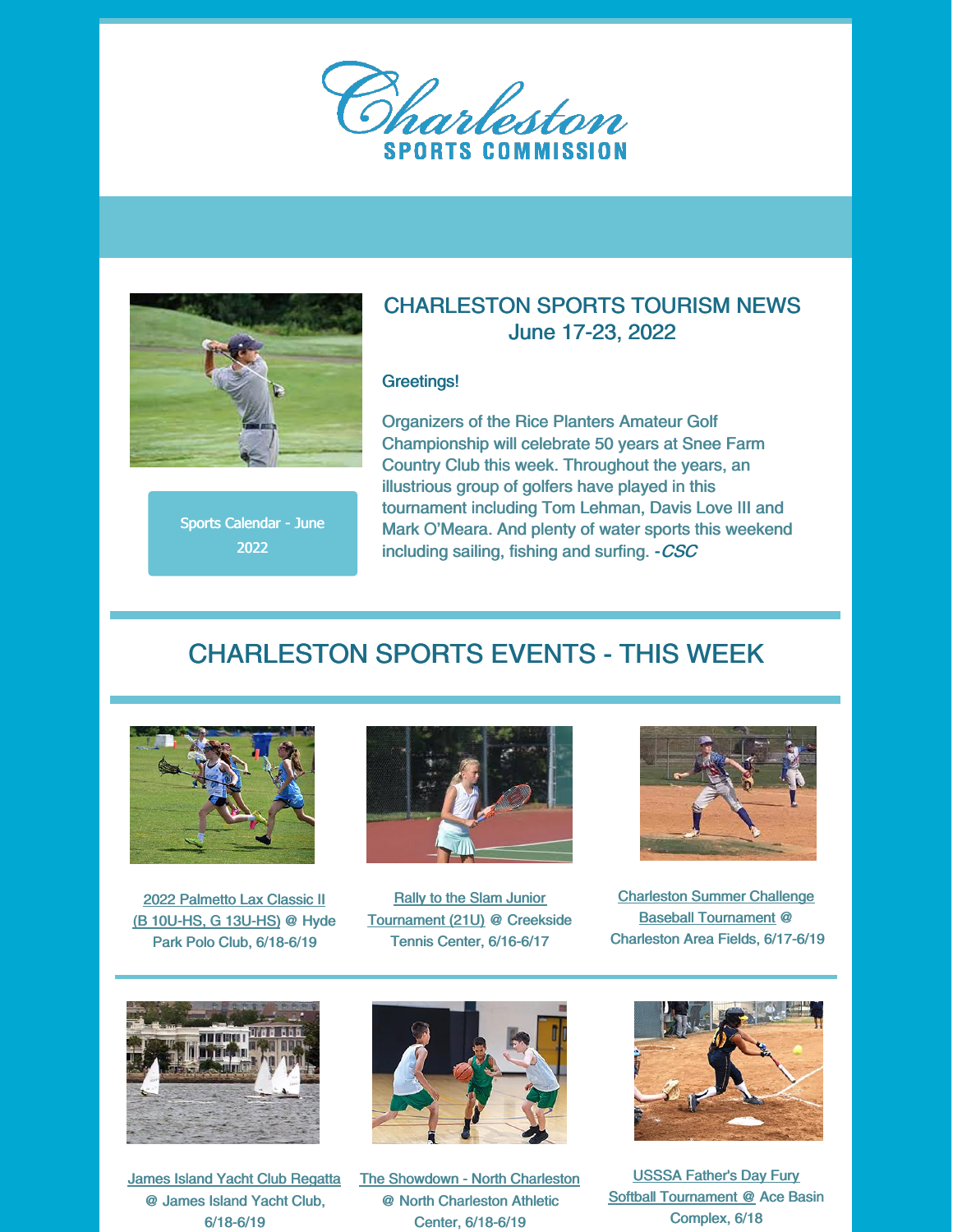

Charleston Sprint Triathlon Series (#2 of 5) @ James Island County Park, 6/19



Palmetto Kingfish Tour - Lowcountry Open @ Ripley Light Yacht Club, 6/16-6/18



**Holy City Classic Baseball** Tournament @ Cane Bay HS, 6/17-6/19



Points Contest #3 - Surfing Competition by Parrot Surf Shop @ Folly Beach Washout, 6/18



The Crazy Diamond - Dubs Disc Golf Tournament @ Trophy Lakes, 6/18



50th Annual Rice Planters Amateur Golf Championship @ Snee Farm Country Club, 6/20-6/24

# COLLEGE SPORTS TEAMS







CofC Athletics announced their 2022/23 volleyball schedule to include 14 home games, with two hosted tournaments at TD Arena. Women's soccer will host 10 home games in Fall 2022. CSU and The Citadel Fall Sports Schedules to be released soon.

# PROFESSIONAL SPORTS TEAMS



Charleston Battery 2022 Soccer Season Next home match is 6/29 against Atlanta United.



Charleston RiverDogs 2022 Baseball Schedule Next home games against Columbia Fireflies, 6/21-6/26



**SC Stingrays Hockey** 2022-23 Schedule Season ticket plans available.